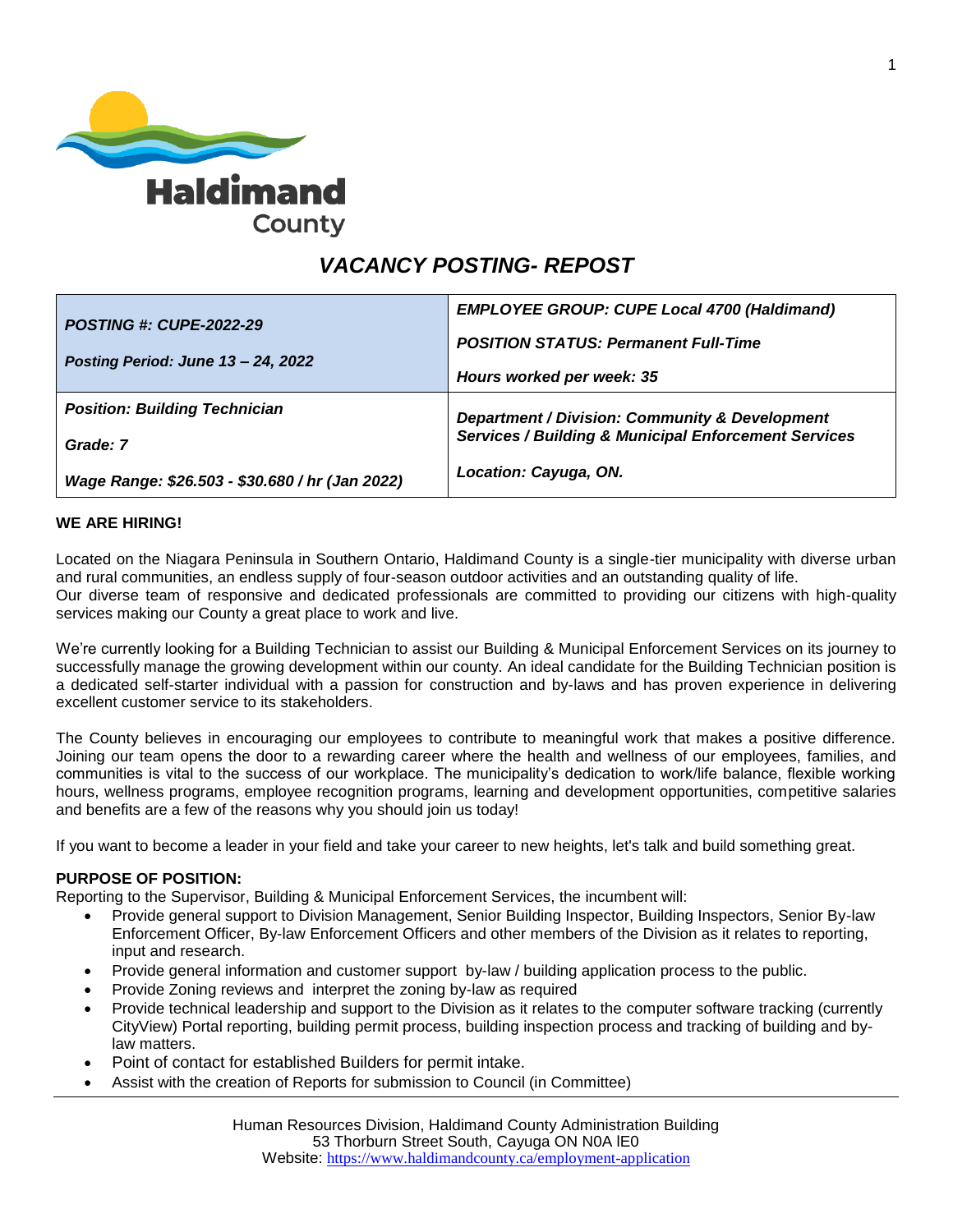May be required to assist with applications for various other licences / permits

## **EDUCATION & EXPERIENCE:**

- High School Grade 12 graduation plus an additional related program of over two and up to three years, or equivalent (for example, Construction or Architectural Technology)
- successful completion of the MMAH Legal Course and Provincial Exam
- successful completion of the OBOA Community Planning & Zoning Administration Course

PLUS

 over two years, up to and including three years current related experience in a building environment and orientation, training and adjustment on the job itself or equivalent to the above.

Or equivalent to the above.

## **KNOWLEDGE & SKILLS REQUIRED:**

- Working knowledge and understanding of the building permit application, review and issuance processes.
- Basic knowledge of the *Building Code Act* function of the *Ontario Building Code*, Municipal by-laws and other applicable laws required.
- Understanding of the Municipal Zoning By-law and related planning application process (Minor Variance and Re-Zoning applications) an asset.
- Strong communication skills.
- Strong technical and narrative writing skills.
- Proven interpersonal skills to interact with the public, applicants, staff and others in a tactful and professional manner.
- Familiarity of the Council Report writing and submission process.
- Excellent numerical and administrative skills.
- A valid Ontario Driver's License and access to a vehicle as travel is required.

## **COMPUTER EXPERTISE:**

Level 4 - The incumbent must possess intermediate and advanced computer skills scored at 65% or higher for Outlook and at least one of Word / Excel / PowerPoint to ensure their:

- proven ability to use desktop or department / division specific software packages on their own or combine information from different software packages to get the desired result
- solid understanding of the software to enable the incumbent to know the best tool to do the job efficiently
- knowledge to utilize software to develop quality reports, professional looking presentations, publications and/or to develop complex spreadsheets for analysis or presentation of data (including use of formulae)

## **MACHINES OPERATED:**

Computer, general office equipment, calculator, small hand tools (such as tape measure, staple gun), vehicle.

## *Accountabilities / Tasks*

## **Include, but are not limited to, the following:**

- Receive and respond to building permit related inquiries at the counter and over the telephone from public and staff or refer the inquiry to the appropriate source of information.
- Intake and process building permits.
- One point of contact during the permit application process and for established Builders for permit intake.
- Ensure proper documentation is received for each type of building application before application is sent to Building Inspector for plans review
- Digital building permit support for Building Inspectors and education for the public for the ongoing future.
- Electronic file management
- Collect related fees and assist with building inspection input.
- Interpret the Zoning By-law as required for Professionals (Lawyers, Engineers, Architects etc.), Politicians, management, staff and the public.
- Utilize extensive diplomacy with external contacts for discussion and resolution of problems by obtaining and explaining detailed information that is usually not understood by the listener.